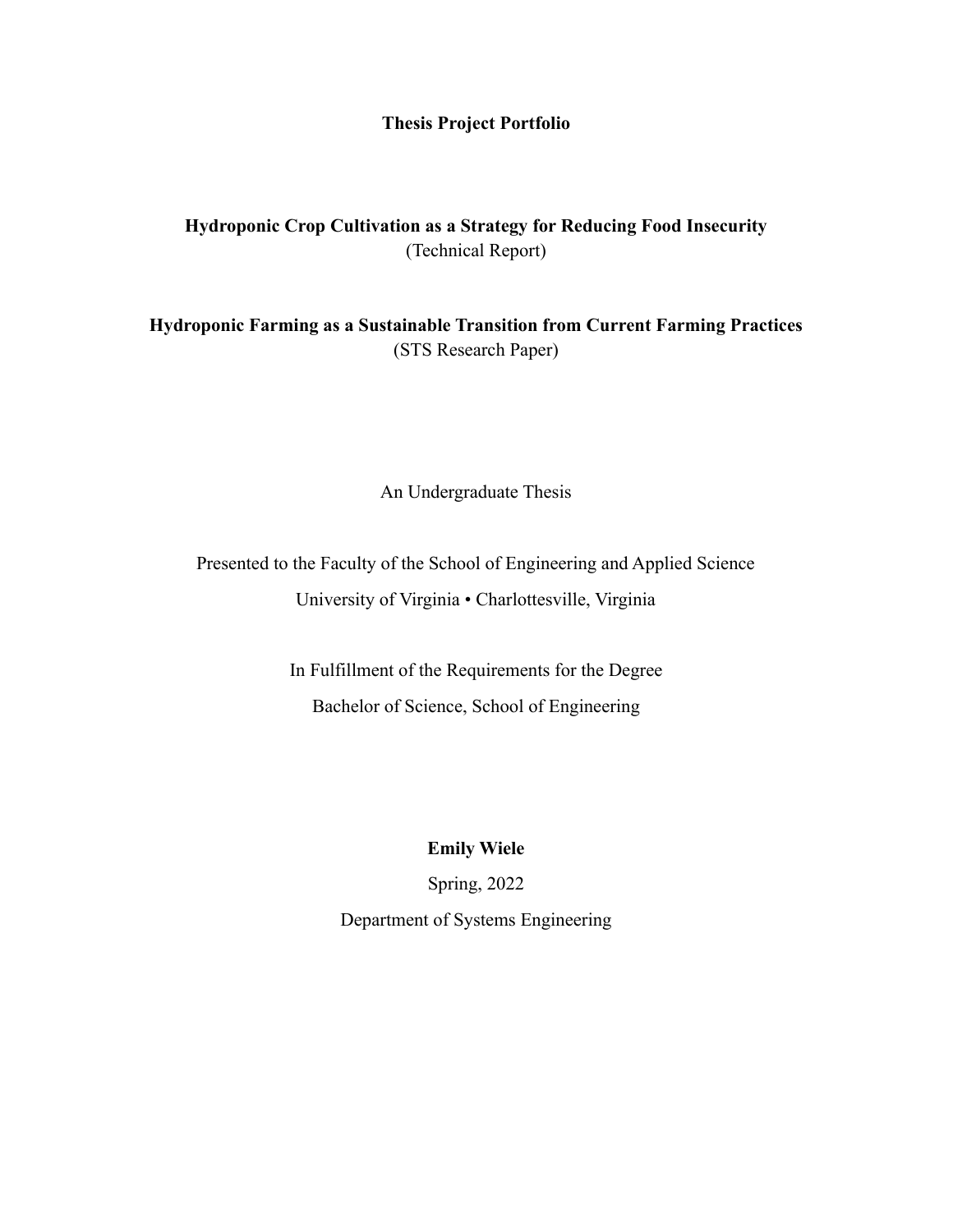## **Table of Contents**

Sociotechnical Synthesis

Hydroponic Crop Cultivation as a Strategy for Reducing Food Insecurity

Hydroponic Farming as a Sustainable Transition from Current Farming Practices

Prospectus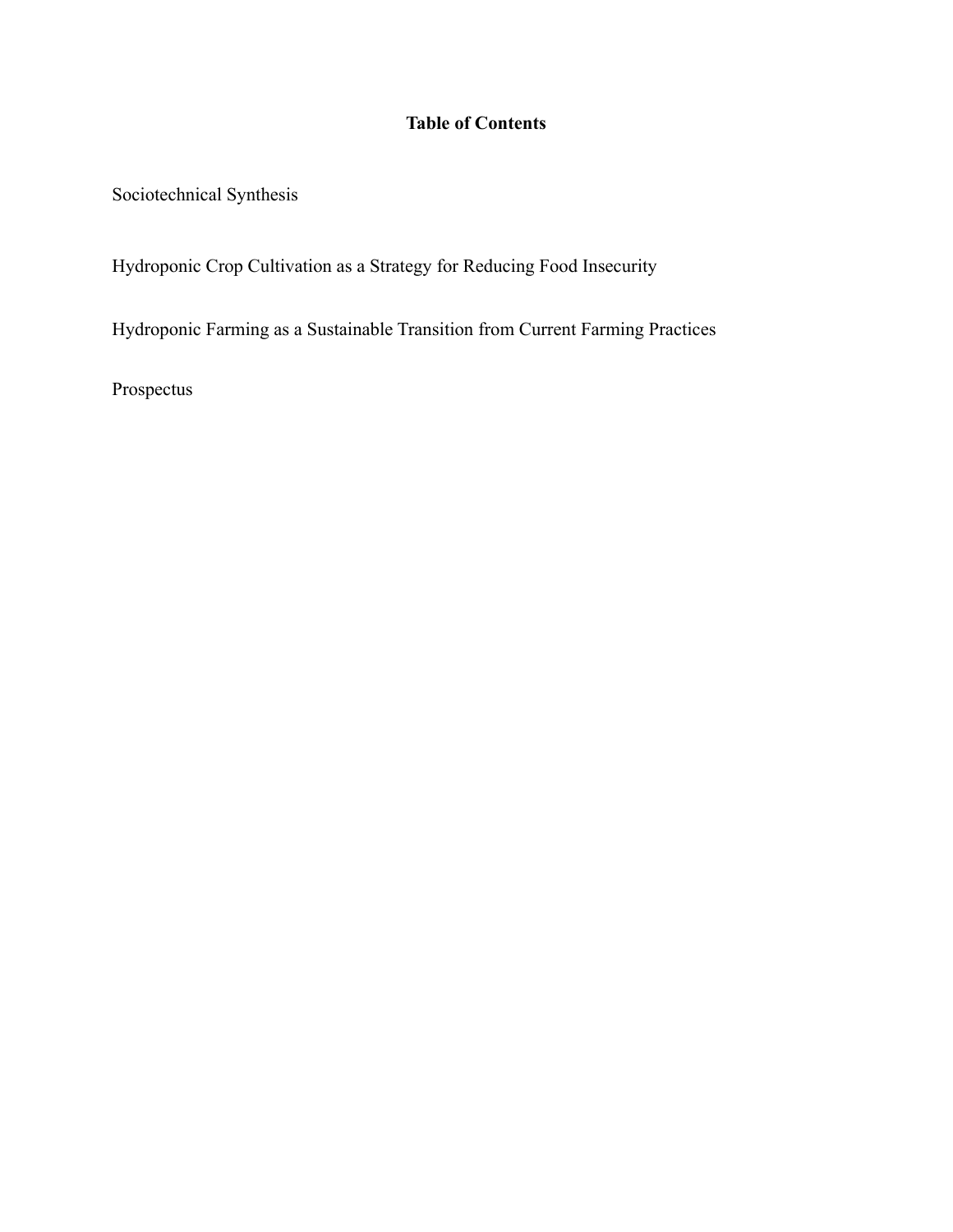## **Sociotechnical Synthesis**

Current food systems in place face pressure from population growth, demand for animal products, and availability of fertile soil as well as shifts in climate regimes. Human induced climate change caused by carbon dioxide emission exacerbates the current stresses on the four pillars of food security – availability, access, utilization, and stability. It does so through increasing temperatures, changing precipitation patterns, and the increase in frequency, duration, and intensity of extreme weather events like floods, droughts, and hurricanes. Additionally, the negative effects of unsustainable farming methods include, but are not limited to, wasteful water consumption, soil erosion and degradation, pollution, excess nutrients, climate change, genetic erosion, and land conversion. The combination of all of these factors result in a rise in food insecurity faced by many groups across the world.

Hydroponic Crop Cultivation (HCC) is a method of farming in which crops are grown in a nutrient rich solution in order to decrease the amount of resources, time, and space needed to grow. The technical project is an evaluation of the potential applications for HCC, including: small island developing states (SIDS), refugee camps, food deserts, rooftop gardens and apartment units, ranking HCC against other technologies for global food security and nutrition (GFSN) risk mitigation, and building and testing a floating, storm-resilient HCC system for the special case of GFSN in SIDS. Our team grew broccoli, brussels sprouts, basil, and lettuce using a dutch bucket method – a form of hydroponic farming. Aside from this we built a wooden platform prototype which has folding walls that can shield the crops from extreme weather conditions and float in the event of flooding.

Using the sustainability transitions framework, my STS topic evaluates the potential of hydroponic farming to become the new conventional crop cultivation method. The paper explores different case studies where hydroponics have been used on smaller scales and in